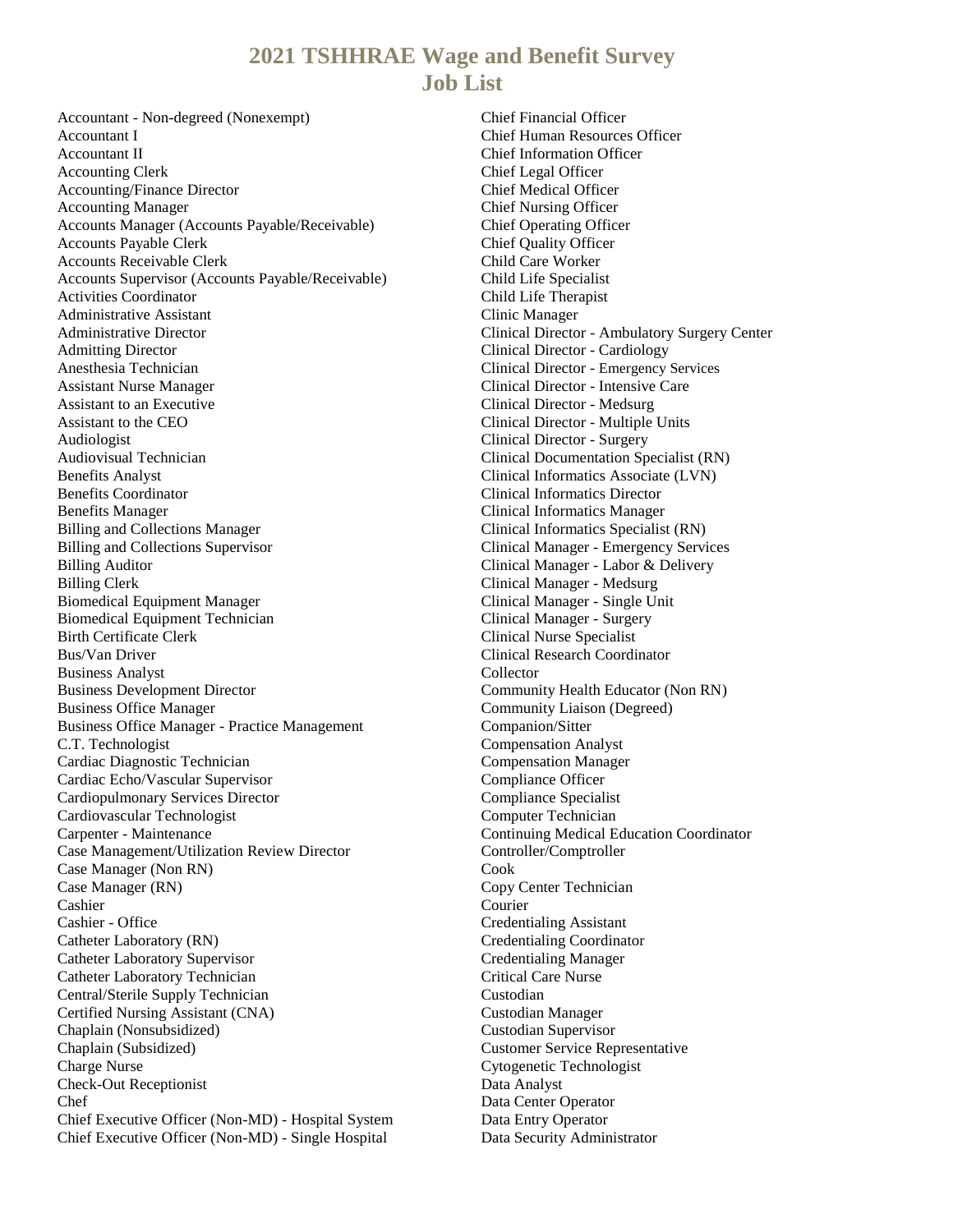## **2021 TSHHRAE Wage and Benefit Survey Job List**

Database Administrator (DBA) Dental Assistant Dental Hygienist Diabetes Educator (Degreed) Diagnostic & Imaging Services Director Dietetic Technician Dietitian, Clinical (Registered) Discharge Planner (Non RN) Dosimeterist Education & Training Director Educator (Non RN) Educator (RN) EKG Technician EEG Technician - Registered Electrician Emergency Medical Services Director Emergency Medical Services Manager Emergency Medical Technician (EMT) - Basic Emergency Room Technician Employee/Occupational Health Nurse (LVN) Employee/Occupational Health Nurse (RN) Employment Manager Employment Recruiter Endoscopy Technician Environmental Health and Safety Manager Environmental Services Director Event Coordinator Executive Assistant Exercise Physiologist (BS) Exercise Physiologist (MS) Facilities (Maintenance) Director Financial Analyst (Degreed) Financial Counselor Fitness Instructor Flight Nurse Floor Care Technician Food Service Director Food Service Lead Food Service Manager Food Service Supervisor Food Service Worker Foundation/Fund Development Director Front Office Supervisor General Maintenance Worker General Office Clerk Grant Writer Graphic Designer Groundskeeper Help Desk Technician Histology Technician (Certified) Home Health Director Home Health LVN - Hourly Home Health RN - Hourly House Supervisor (RN) Human Resources Assistant Human Resources Clerk Human Resources Director Human Resources Generalist I

Human Resources Generalist II Human Resources Information Systems Analyst Human Resources Manager HVAC Mechanic Hyperbaric Wound Care (RN) Hyperbaric Wound Care Technologist ICD-10 Coder Infection Control and Prevention Director Infection Control Nurse (RN) Information Services Director Insurance Claims Examiner Insurance Claims Processor Insurance Clerk Insurance Section Supervisor Inventory Control Clerk IS Manager IS Project Manager Laboratory Director - Chief Medical Technologist (Non-MD) Lactation Consultant (RN) Laundry Manager Laundry Supervisor Laundry Worker Licensed Athletic Trainer Licensed Vocational Nurse (LVN) Magnetic Resonance Imaging (MRI) Technician Mail Clerk Maintenance Manager Maintenance Multi-Skilled Service Worker Maintenance Supervisor Mammographer Managed Care Director Marketing Coordinator (Degreed) Marketing Director Marketing Manager Marketing Representative (Degreed) Marketing Representative (Non-degreed) Massage Therapist Materials Management Coordinator Materials Management Director Materials Management Manager Materials Management Supervisor Medical Assistant (Certified/Non-certified) Medical Credentialing Director Medical Laboratory Manager Medical Laboratory Technologist (MLT) Medical Records Analyst (Certified/Non-certified) Medical Records Clerk Medical Records Coding Technician (Non-certified) Medical Records Coding Technician I (Certified) Medical Records Coding Technician II (Certified) Medical Records Director Medical Records Manager Medical Records Supervisor (Certified) Medical Records Supervisor (Non-certified) Medical Staff Coordinator Medical Technologist (ASCP) Medical Technologist Supervisor Medical Transcriptionist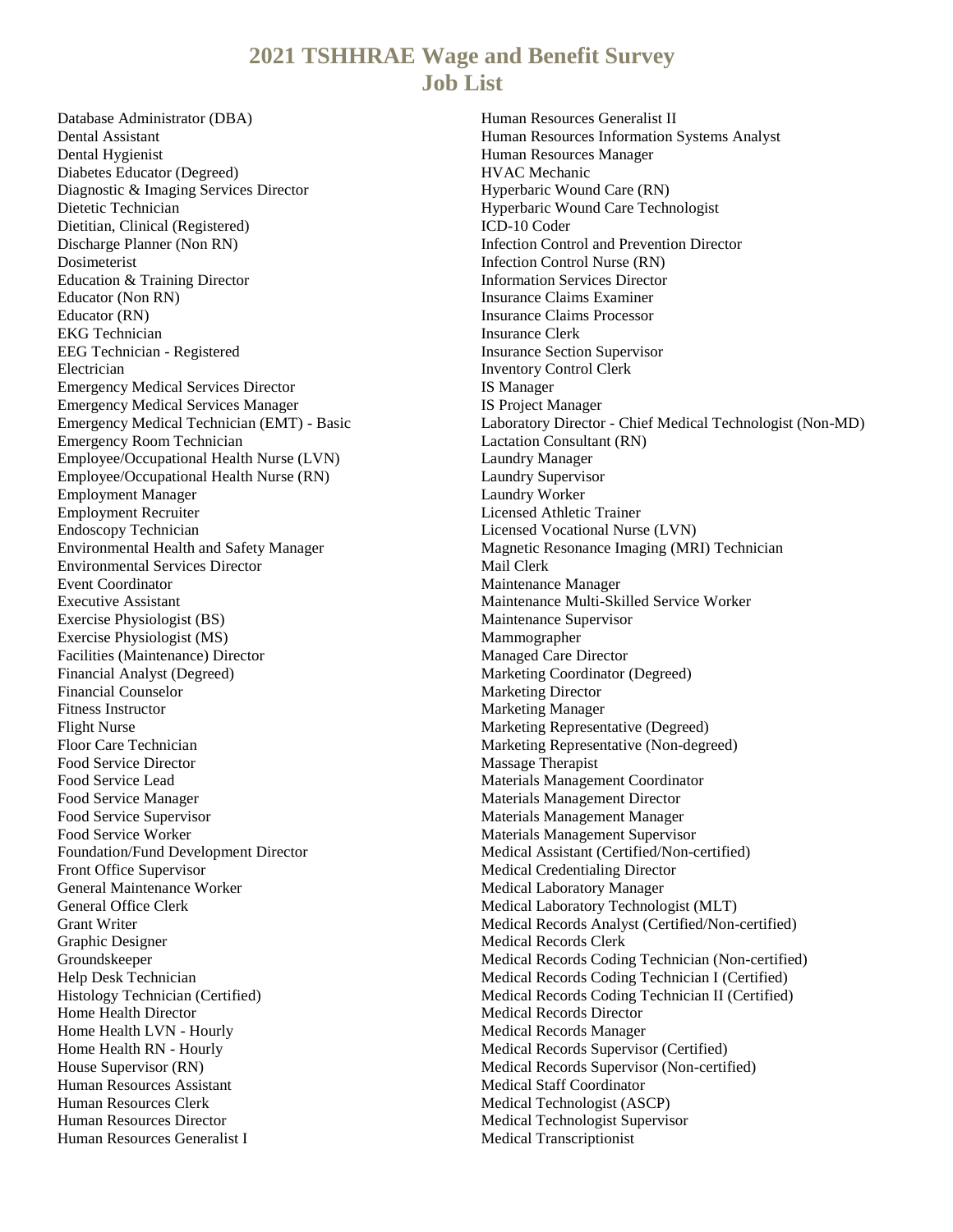## **2021 TSHHRAE Wage and Benefit Survey Job List**

Medical/Clinical Laboratory Technician Mental Health Program Director Mental Health/Chemical Dependency Counselor Mental Health/Psychiatric Counselor Monitor Technician Network Manager Network Specialist (Certified) Network Specialist (Non-certified) Nuclear Medicine Technologist Nurse Anesthetist (CRNA) Nurse Educator/Preceptor Nurse Manager/Head Nurse Nurse Navigator (RN) Nurse Practitioner - Family Practice Nurse Practitioner - Internal Medicine Nurse Practitioner - Pediatrics Nurse Practitioner (Advanced) Nurse Recruiter (RN) Nursing Director Nursing Extern Occupational Therapist - Registered Occupational Therapy Assistant - COTA Occupational Therapy Supervisor Office Manager Oncology (RN) Orthotics Technician Outpatient Services Director PACS Administrator PACS Coordinator Painter Paramedic (EMT-P) Pastoral Care Director Patient Access Manager Patient Account Representative Patient Accounting/Business Office Director Patient Care Associate Patient Care Coordinator Patient Care Technician - Multi-skilled Patient Registrar Patient Registrar Supervisor Patient Relations Director Patient Representative (Degreed) Patient Representative (Non-degreed) Payroll Clerk Payroll Coordinator Payroll Supervisor PBX Operator (Telephone Operator) PBX Supervisor Pharmacist - Clinical Pharmacist - Staff Pharmacist Supervisor Pharmacy Manager Pharmacy Services Director Pharmacy Technician (Certified/Non-certified) Pharmacy Technician Supervisor Phlebotomist (Certified/Non-certified) Phlebotomist Supervisor Physical Plant Manager Physical Therapist - Licensed

Physical Therapy Aide Physical Therapy Assistant - LPTA Physical Therapy Director Physical Therapy Supervisor Physician Assistant Physician Liaison Physician Recruiter Physician Relations Director Physician Relations Specialist Physicist Plumber Polysomnographic (Sleep) Technician Polysomnographic (Sleep) Technologist Practice Management Director (Non-MD) Programmer Analyst Programmer Applications Psychiatric Technician/Mental Health Aide Psychological Service Director Psychologist - Ph.D. Public Relations Director Public Relations Representative Purchasing Agent/Buyer Purchasing Director Purchasing Manager Quality Assurance Nurse Quality Improvement Coordinator Quality Improvement Director Quality Improvement Manager Quality Management Analyst Radiation Therapist Radiological Services Director (Non-MD) Radiology Assistant Radiology Manager Radiology Supervisor Radiology Technician I Radiology Technician II Radiology Technologist (Multimodality) Receptionist (Clerk) Recreation Therapist Referral Coordinator Registered Nurse - Clinic or Medical Office Registered Nurse - Graduate Registered Nurse - Operating Room Registered Nurse - Shift Supervisor Registered Nurse (RN) I Registered Nurse (RN) II Registered Nurse First Assistant Rehabilitation Services Director Reimbursement Specialist Release of Information Clerk Research (RN) Respiratory Care Technician (Non-cert/Non-reg) Respiratory Therapist (Certified) Respiratory Therapist (Registered) Respiratory Therapy - Shift Supervisor Respiratory Therapy Manager Respiratory Therapy Director Revenue Cycle Director Risk Management Director